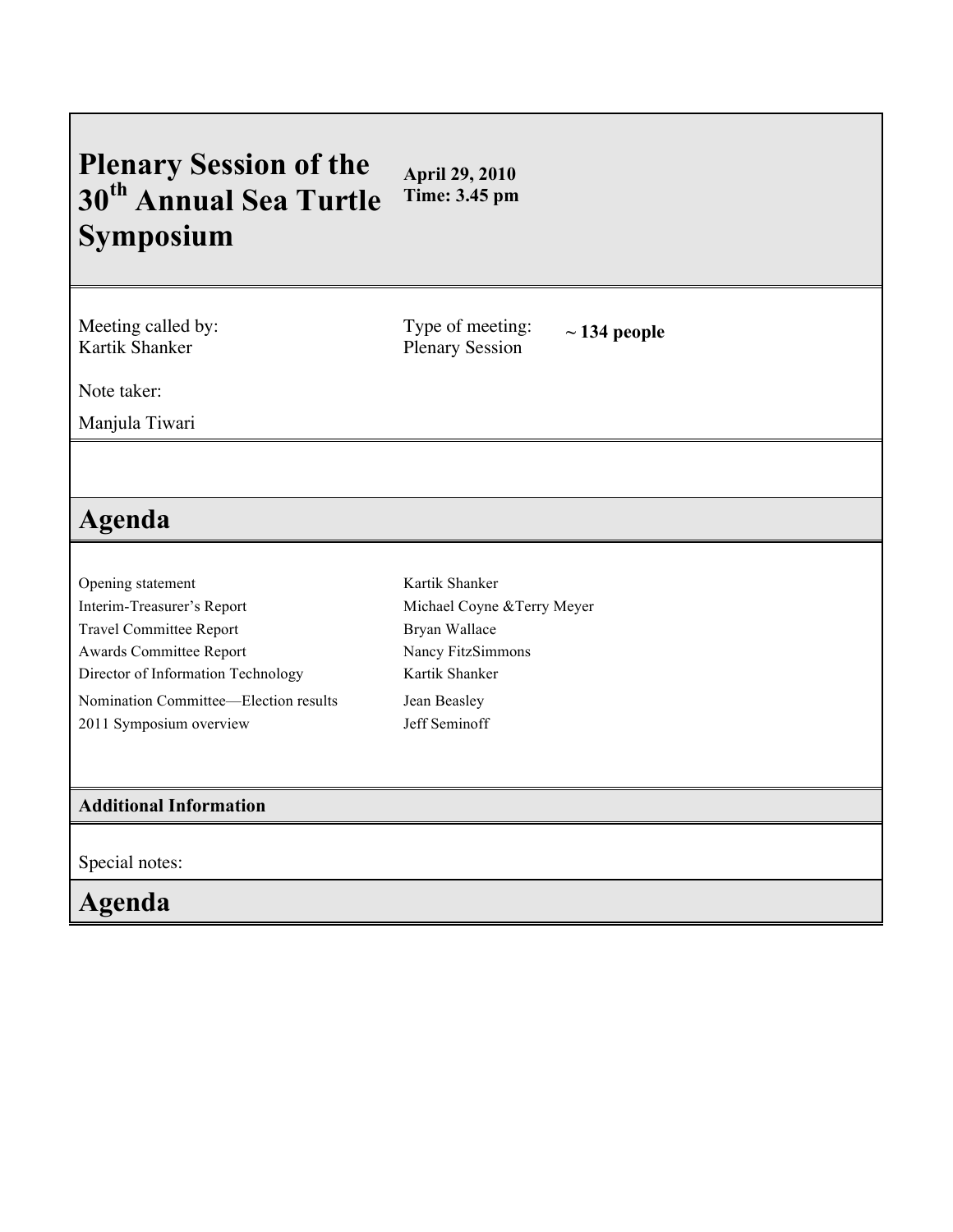| <b>Opening statement</b>                                                                                                                                                                                                                                                                                                                                                                                                                                                                                    | <b>Kartik Shanker</b>                            | 3.45 pm             |           |  |  |
|-------------------------------------------------------------------------------------------------------------------------------------------------------------------------------------------------------------------------------------------------------------------------------------------------------------------------------------------------------------------------------------------------------------------------------------------------------------------------------------------------------------|--------------------------------------------------|---------------------|-----------|--|--|
| Shanker goes through the agenda of the ISTS Plenary session.<br>Shanker highlights the regional participation at the Symposium: 200-250 participants. Details of the<br>Symposium will be made available in the President's report.                                                                                                                                                                                                                                                                         |                                                  |                     |           |  |  |
| Conclusions:                                                                                                                                                                                                                                                                                                                                                                                                                                                                                                |                                                  |                     |           |  |  |
| Action items:                                                                                                                                                                                                                                                                                                                                                                                                                                                                                               |                                                  | Person responsible: | Deadline: |  |  |
| <b>Interim-Treasurer's report</b>                                                                                                                                                                                                                                                                                                                                                                                                                                                                           | <b>Michael Coyne &amp; Terry</b><br><b>Meyer</b> | 3.46 pm             |           |  |  |
| Coyne explains that the sad passing of Ed Drane required the Board to identify an Interim-Treasurer<br>and introduces Terry Meyer.<br>Meyer goes through the Treasurer's report and explains the various categories and expenses.                                                                                                                                                                                                                                                                           |                                                  |                     |           |  |  |
| Nick Pilcher: Motion to accept the Interim-Treasurer's report<br>Aliki Panagopoulou: Seconds<br>Passes unanimously                                                                                                                                                                                                                                                                                                                                                                                          |                                                  |                     |           |  |  |
| Action items:                                                                                                                                                                                                                                                                                                                                                                                                                                                                                               |                                                  | Person responsible: | Deadline: |  |  |
| <b>Travel Committee Report</b>                                                                                                                                                                                                                                                                                                                                                                                                                                                                              | <b>Bryan Wallace</b>                             | $3.52$ pm           |           |  |  |
| Wallace explains that he is standing in for the Travel Committee Chair, Hoyt Peckham, who was<br>unable to attend the Symposium. He explains that some of the final numbers still need to come in, but<br>approximately 60 K was given out in travel grants and 40 K as room grants. Wallace also lists and<br>thanks the Travel Chairs from the different regions.                                                                                                                                         |                                                  |                     |           |  |  |
| Discussion:<br>Aliki Panagopoulou: What were the priorities for the distribution of funds?<br>Bryan Wallace: Regional representation was an important priority.<br>Kartik Shanker: Hoyt Peckham and I agreed to focus on South Asia as a priority region; Thushan<br>Kapurusinghe from Sri Lanka, Zahrul Islam from Bangladesh, and Ahmad Khan from Pakistan helped<br>allocate the funds to the South Asian participants. For the distribution of funds to the other regions, we<br>will have to ask Hoyt. |                                                  |                     |           |  |  |
| Nick Pilcher: Motion to accept the Travel Committee's report<br><b>Nancy FitzSimmons: Seconds</b>                                                                                                                                                                                                                                                                                                                                                                                                           |                                                  |                     |           |  |  |

F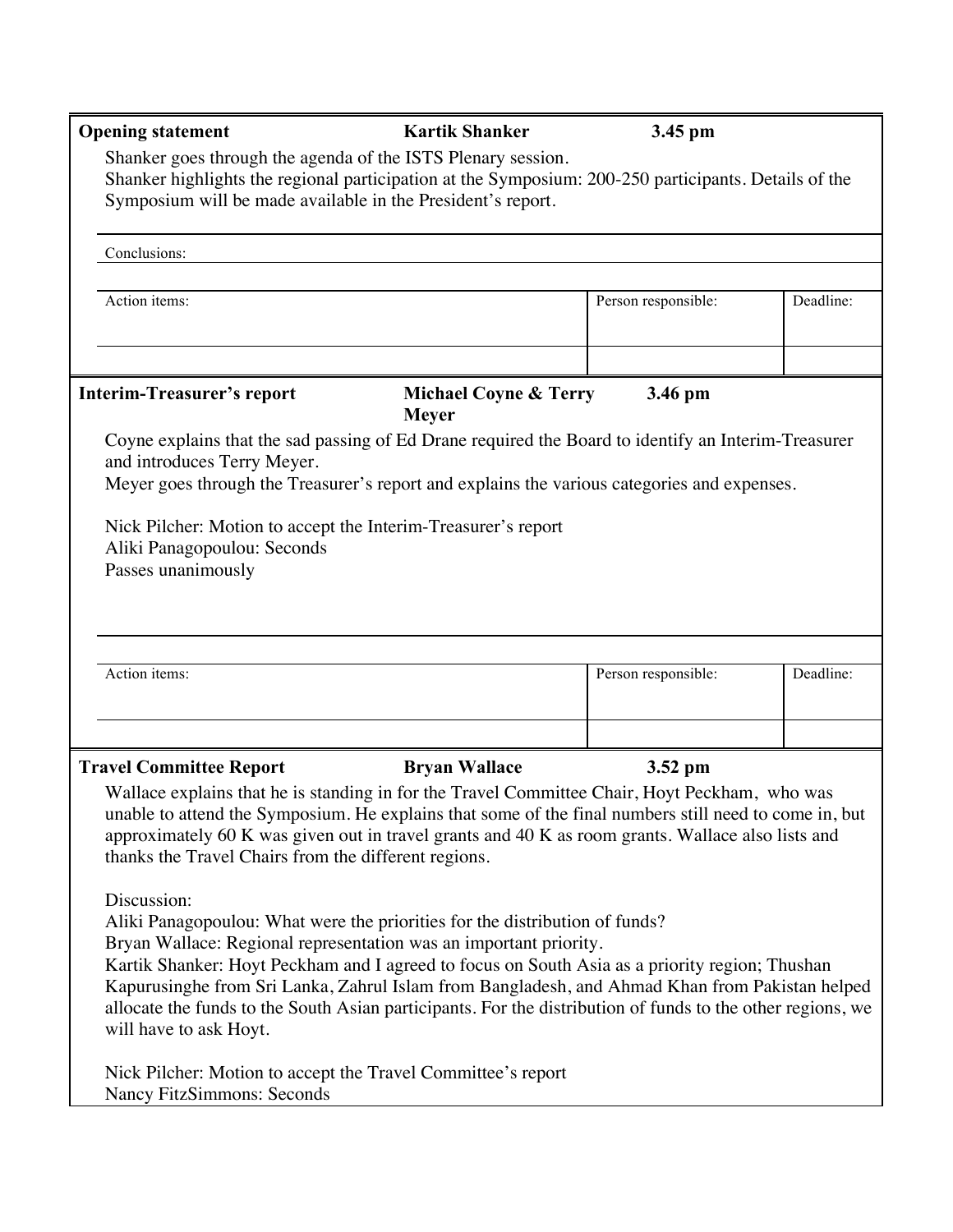Passes unanimously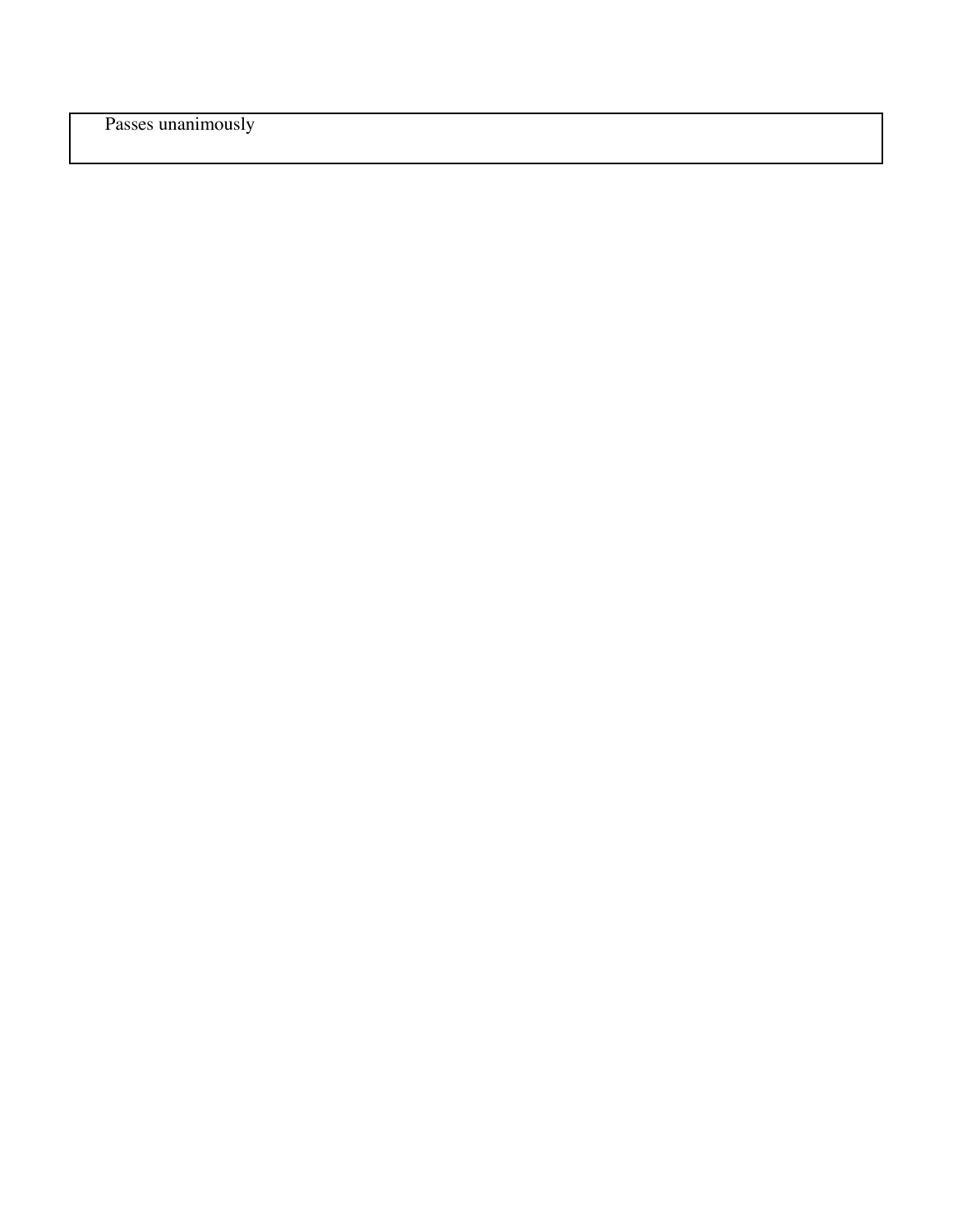| Conclusions:                                                                                                                |                     |           |  |  |  |
|-----------------------------------------------------------------------------------------------------------------------------|---------------------|-----------|--|--|--|
|                                                                                                                             |                     |           |  |  |  |
| Action items:                                                                                                               | Person responsible: | Deadline: |  |  |  |
|                                                                                                                             |                     |           |  |  |  |
|                                                                                                                             |                     |           |  |  |  |
| <b>Awards Committee Report</b><br><b>Nancy FitzSimmons</b>                                                                  | $4.00 \text{ pm}$   |           |  |  |  |
| FitzSimmons explains that she is standing in for the Awards Committee Chair, Karen Arthur, who was                          |                     |           |  |  |  |
| unable to attend the Symposium. FitzSimmons describes the purpose of the Awards Committee, which                            |                     |           |  |  |  |
| was formalized last year, and outlines the online process, categories to be filled, and the selection                       |                     |           |  |  |  |
| process. FitzSimmons encourages everyone to participate in the nominations process for the Awards.                          |                     |           |  |  |  |
|                                                                                                                             |                     |           |  |  |  |
| Bryan Wallace: Motion to accept the Award Committee's report<br><b>Matthew Godfrey: Seconds</b>                             |                     |           |  |  |  |
| Passes unanimously                                                                                                          |                     |           |  |  |  |
|                                                                                                                             |                     |           |  |  |  |
| Conclusions:                                                                                                                |                     |           |  |  |  |
|                                                                                                                             |                     |           |  |  |  |
| Action items:                                                                                                               | Person responsible: | Deadline: |  |  |  |
|                                                                                                                             |                     |           |  |  |  |
|                                                                                                                             |                     |           |  |  |  |
|                                                                                                                             |                     |           |  |  |  |
|                                                                                                                             |                     |           |  |  |  |
| <b>Director of Information Technology</b><br><b>Kartik Shanker</b>                                                          | $4.02$ pm           |           |  |  |  |
| Shanker explains that as per the ISTS By-laws & Constitution, Michael Coyne has been re-appointed                           |                     |           |  |  |  |
| as the Director of Information for the ISTS for another 5 years. The Director of Information                                |                     |           |  |  |  |
| Technology is appointed by the President of the Society.                                                                    |                     |           |  |  |  |
|                                                                                                                             |                     |           |  |  |  |
| Conclusions:                                                                                                                |                     |           |  |  |  |
|                                                                                                                             |                     |           |  |  |  |
| Action items:                                                                                                               | Person responsible: | Deadline: |  |  |  |
|                                                                                                                             |                     |           |  |  |  |
|                                                                                                                             |                     |           |  |  |  |
|                                                                                                                             |                     |           |  |  |  |
| <b>Nominations Committee—Election</b><br><b>Jean Beasley</b><br>results                                                     | $4.03$ pm           |           |  |  |  |
|                                                                                                                             |                     |           |  |  |  |
| Beasley explains that she is standing in for the Nominations Committee Chair, Jeanette Wyneken, who                         |                     |           |  |  |  |
| was unable to attend the Symposium, and urges everyone to continue their ISTS membership even if<br>they cannot a Symposium |                     |           |  |  |  |
|                                                                                                                             |                     |           |  |  |  |
| Beasley presents the results of the ISTS elections:                                                                         |                     |           |  |  |  |
| President-Elect: Ana Barragan                                                                                               |                     |           |  |  |  |
| Board of Directors: Roldan Valverde and Cynthia Lagueux<br>Treasurer: Terry Meyer                                           |                     |           |  |  |  |